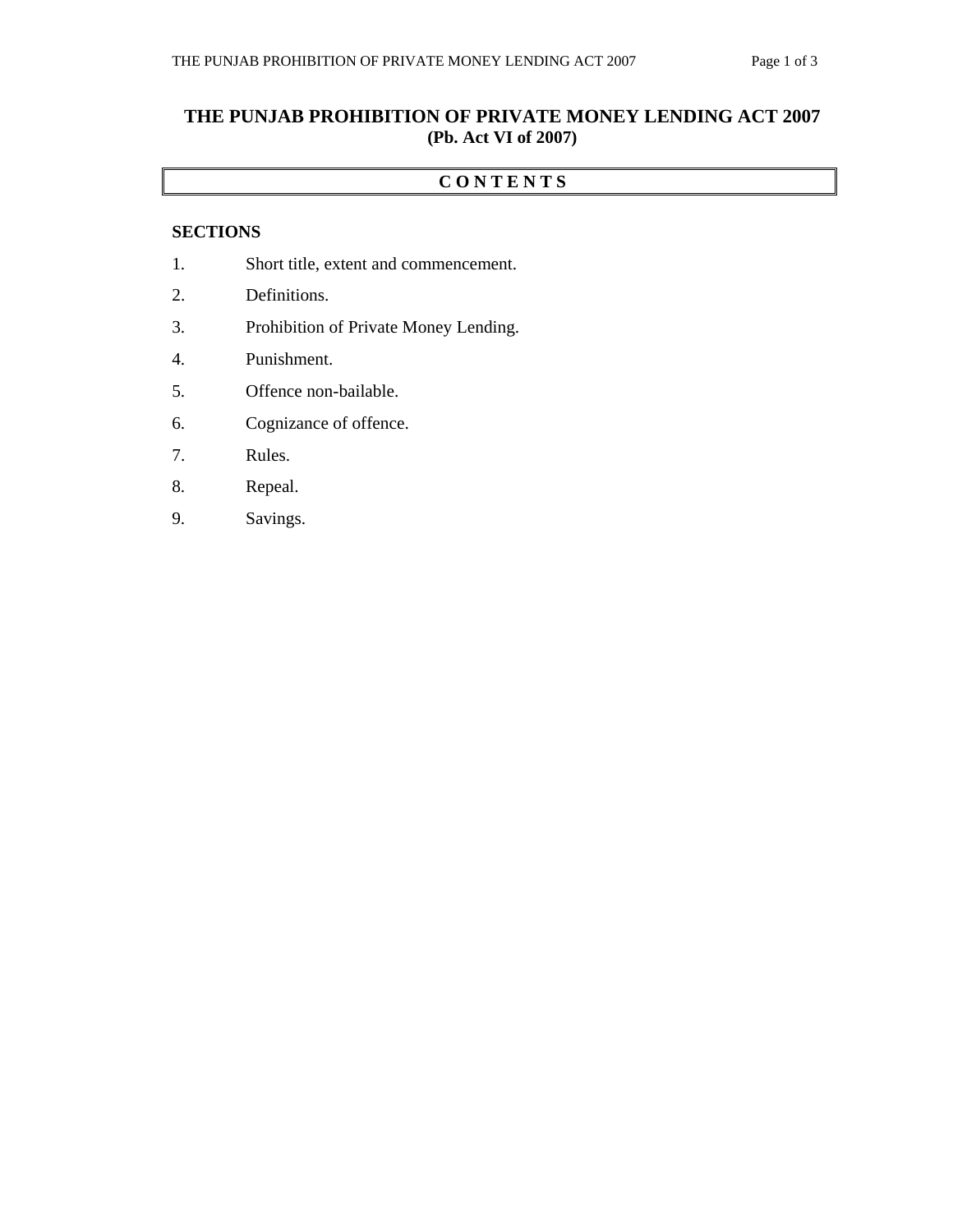## **1 THE PUNJAB PROHIBITION OF PRIVATE MONEY LENDING ACT 2007 (ACT VI OF 2007)**

[30 June 2007]

#### *An Act to prohibit the private money lending in the Punjab.*

**Preamble.** Whereas it is expedient to enact the law to prohibit private money lending in the Province of the Punjab;

It is hereby enacted as follows:-

**1.** Short title, extent and commencement. (1) This Act may be called the Punjab Prohibition of Private Money Lending Act, 2007.

- (2) It shall extend to the whole of the Province of Punjab.
- (3) It shall come into force at once.

**2. Definitions.**— In this Act, unless the subject or context otherwise requires, the following expressions shall have the meanings hereby respectively assigned to them–

- (a) "Government" means Government of the Punjab;
- (b) "Private Money Lender" means a person who lends money on interest but does not include any corporation incorporated by the Federal or Provincial Government as a bank or a finance corporation or a cooperative society; and
- (c) "Interest" means and include the return to be made over and above what was actually lent whether the same is charged or sought to be recovered specifically by way of interest or otherwise.

 **3. Prohibition of Private Money Lending.** No person, individually or collectively, shall engage himself in private money lending in the Province of the Punjab.

 **4. Punishment.** Any person who contravenes section 3 of this Act shall be punished with imprisonment for a term which may extend to ten years or with fine which may extend to five hundred thousand rupees or with both.

**5. Offence non-bailable.**— Any offence committed under this Act shall be nonbailable and non-compoundable.

 **6. Cognizance of Offence.** Any offence committed under section 3 shall be cognizable within the meaning of clause (f) of sub-section (1) of Section 4 of Code of Criminal Procedure 1898 (Act V of 1898).

**7.** Rules. Government may make rules for carrying out the purposes of this Act.

 **8. Repeal.** The Punjab Money-Lenders Ordinance 1960 (W.P. Ordinance XXIV of 1960) is hereby repealed.

 **9. Savings**.– Notwithstanding the repeal of the Punjab Money-Lenders Ordinance 1960 (W.P. Ordinance XXIV of 1960), everything done, action taken, obligations and liabilities incurred, persons appointed or authorized, jurisdictions or powers conferred, orders issued and rules or regulations made by or in relation to this Ordinance, shall be deemed to have been